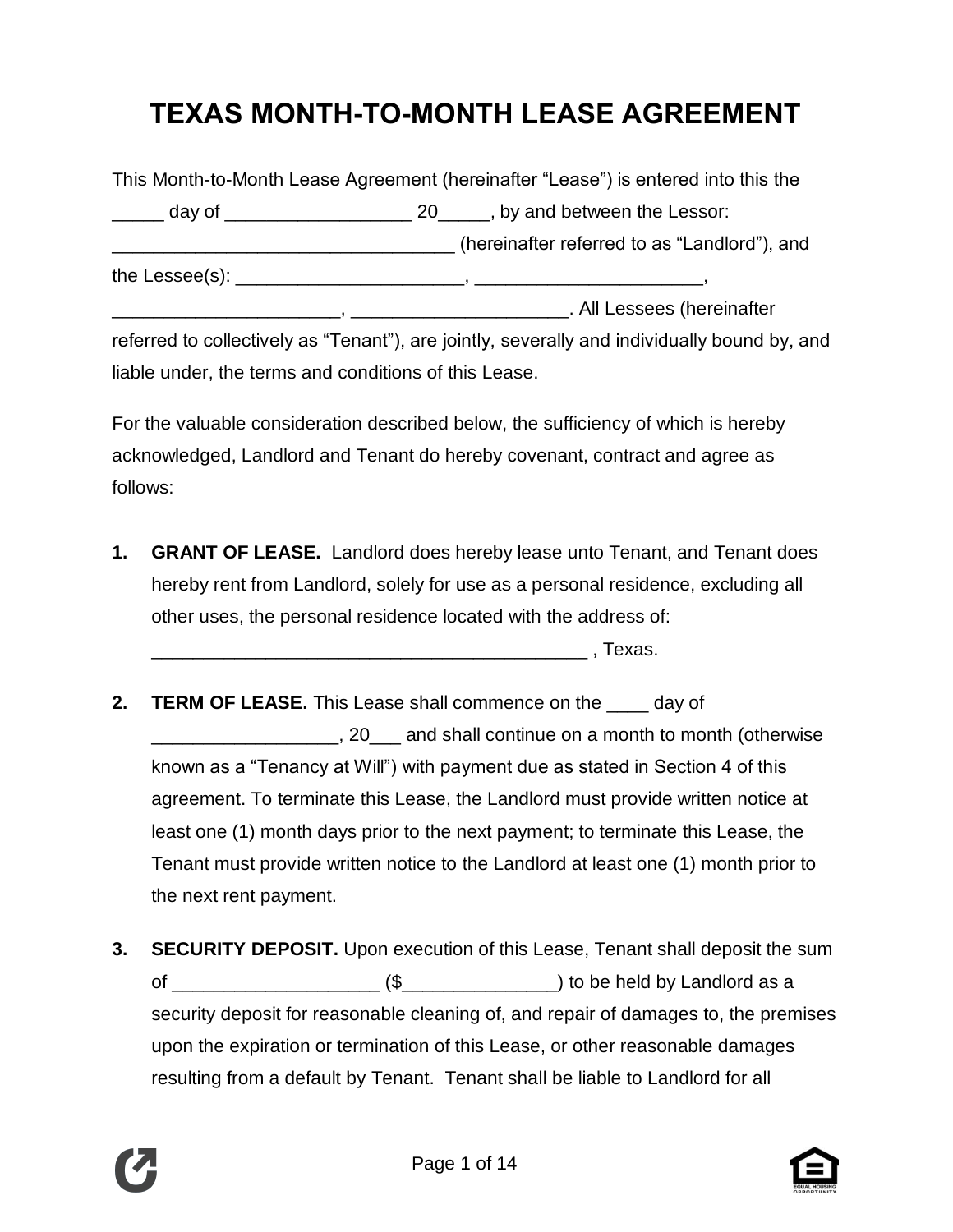damages to the leased premises upon the termination of this Lease, ordinary wear and tear excepted. Tenant may not apply the security deposit to any rent due under this Lease. If Landlord sells or assigns the leased premises, Landlord shall have the right to transfer Tenant's security deposit to the new owner or assignee to hold under this Lease, and upon so doing Landlord shall be released from all liability to Tenant for return of said security deposit.

#### **NOTICES ABOUT SECURITY DEPOSITS:**

- **(a) §92.108, Property Code provides that a tenant may not withhold payment of any portion of the last month's rent on grounds that the security deposit is security for unpaid rent.**
- **(b) Bad faith violations of §92.108 may subject a tenant to liability up to 3 times the rent wrongfully withheld and the landlord's reasonable attorney's fees.**
- **(c) The Property Code does not obligate a landlord to return or account for the security deposit until the tenant surrenders the Property and gives the landlord a written statement of the tenant's forwarding address, after which the landlord has 30 days in which to account.**
- **(d) "Surrender" is defined in Paragraph 16 of this lease.**
- **4. RENT PAYMENTS.** Tenant agrees to pay unto the Landlord during the term of this Texas Lease total rent in the sum of \_\_\_\_\_\_\_\_\_\_\_\_\_\_\_\_\_\_\_\_\_\_\_\_**(\$\_\_\_\_\_\_\_\_\_)**. Rental payments are to be made in equal monthly installments of **( )**, said installment for each month being due and payable on or before the 1st day of the month, unless otherwise specified. The Tenant has \_\_\_\_ days to pay rent in full after receiving notice.

Move-in Fee: A Move-in Fee of (**\$\_\_\_\_**) is due on the first day of the lease.

Tenant agrees to pay rent in lawful U.S. money. Rent will be paid through \_\_\_\_\_\_\_\_\_\_\_\_\_\_\_\_\_\_\_\_\_\_\_\_\_\_\_ beginning \_\_\_\_\_\_\_\_\_\_\_\_\_\_\_\_\_\_\_\_\_\_\_\_\_\_\_\_.

All notices from Tenant to Landlord under this shall be delivered to the address:

\_\_\_\_\_\_\_\_\_\_\_\_\_\_\_\_\_\_\_\_\_\_\_\_\_\_\_\_\_\_\_\_\_\_\_\_\_\_\_\_\_\_\_\_\_\_\_\_\_\_\_\_\_\_\_\_\_\_\_\_\_\_\_\_



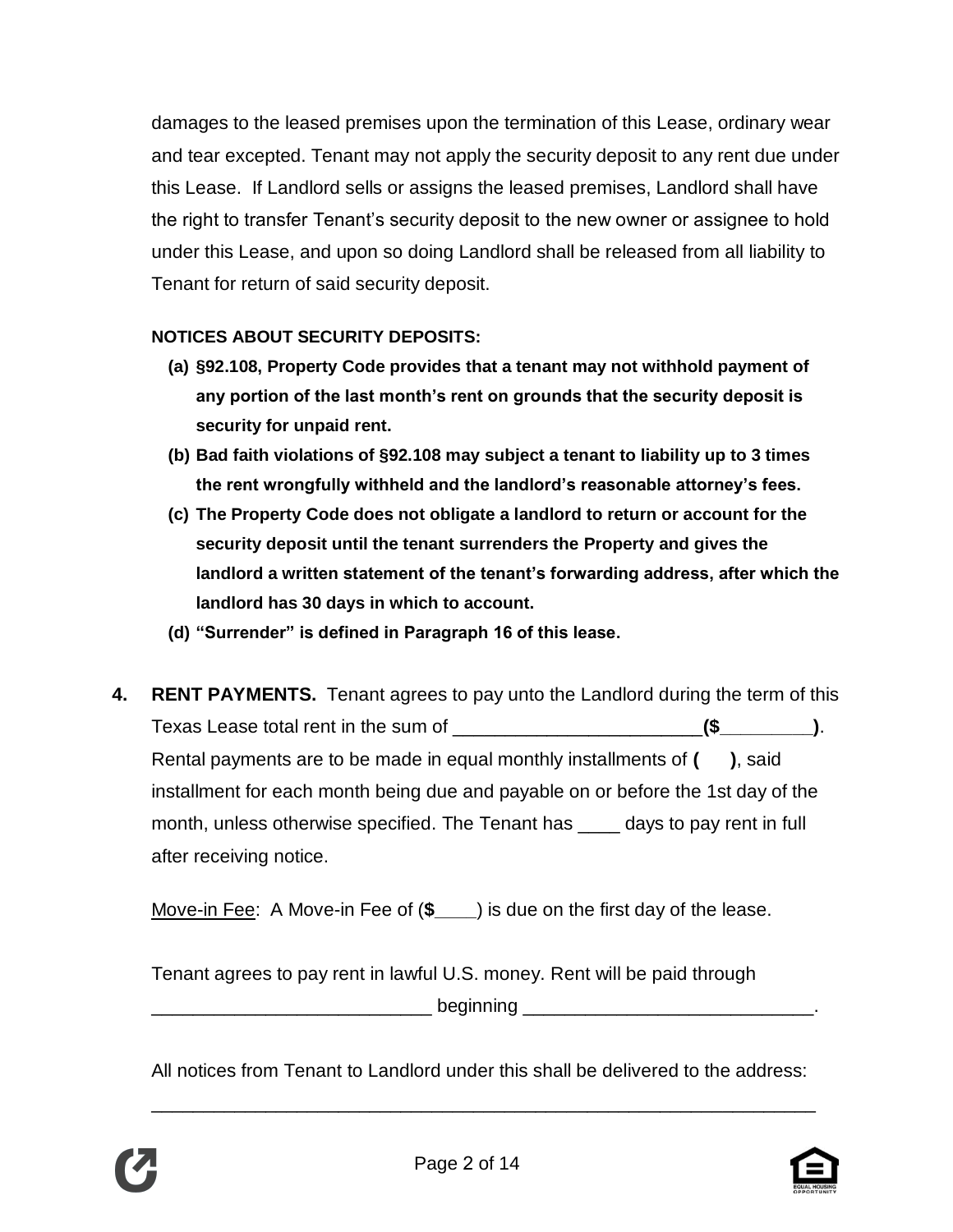Tenant agrees that rent monies will not be considered paid until Landlord or Landlord's agent receives the rent monies, either by mail or by delivery to the above address. Tenant placing rent monies in the mail is not sufficient for rent to be considered paid, and rent will be considered unpaid until actual receipt thereof.

If there are multiple Tenants signed to this Lease, all such Tenants are jointly, severally and individually bound by, and liable under, the terms and conditions of this Lease. A judgment entered against one Tenant shall be no bar to an action against other Tenants.

- **5. EVICTION** If the Tenant does not pay the rent within \_\_\_\_ days of the date when it is due, the Tenant may be evicted. The Landlord may also evict the Tenant if the Tenant does not comply with all of the terms of this Texas Lease, or for any other causes allowed by law. If evicted, the Tenant must continue to pay the rent for the rest of the term. The Tenant must also pay all costs, including reasonable attorney fees, related to the eviction and the collection of any moneys owed to the Landlord, along with the cost of re-entering, re-renting, cleaning and repairing the Premises. Rent received from any new tenant during the remaining term of this lease will be applied by the Landlord to reduce rent only, which may be owed by the Tenant.
- **6. DELIVERY OF NOTICES.** Any giving of notice under this Texas Lease or applicable state law shall be made by Tenant in writing and delivered to the address noted above for the payment of rent, either by hand delivery or by mail. Certified or registered mail is recommended. Delivery by mail shall not be considered complete until actual receipt by Landlord or Landlord's agent. Any notices from Landlord to Tenant shall be in writing and shall be deemed sufficiently served upon Tenant if when deposited in the mail addressed to the leased premises, or addressed to Tenant's last known post office address, or hand delivered, or placed in Tenant's mailbox. If Tenant is more than one person, then notice to one shall be sufficient as notice to all.



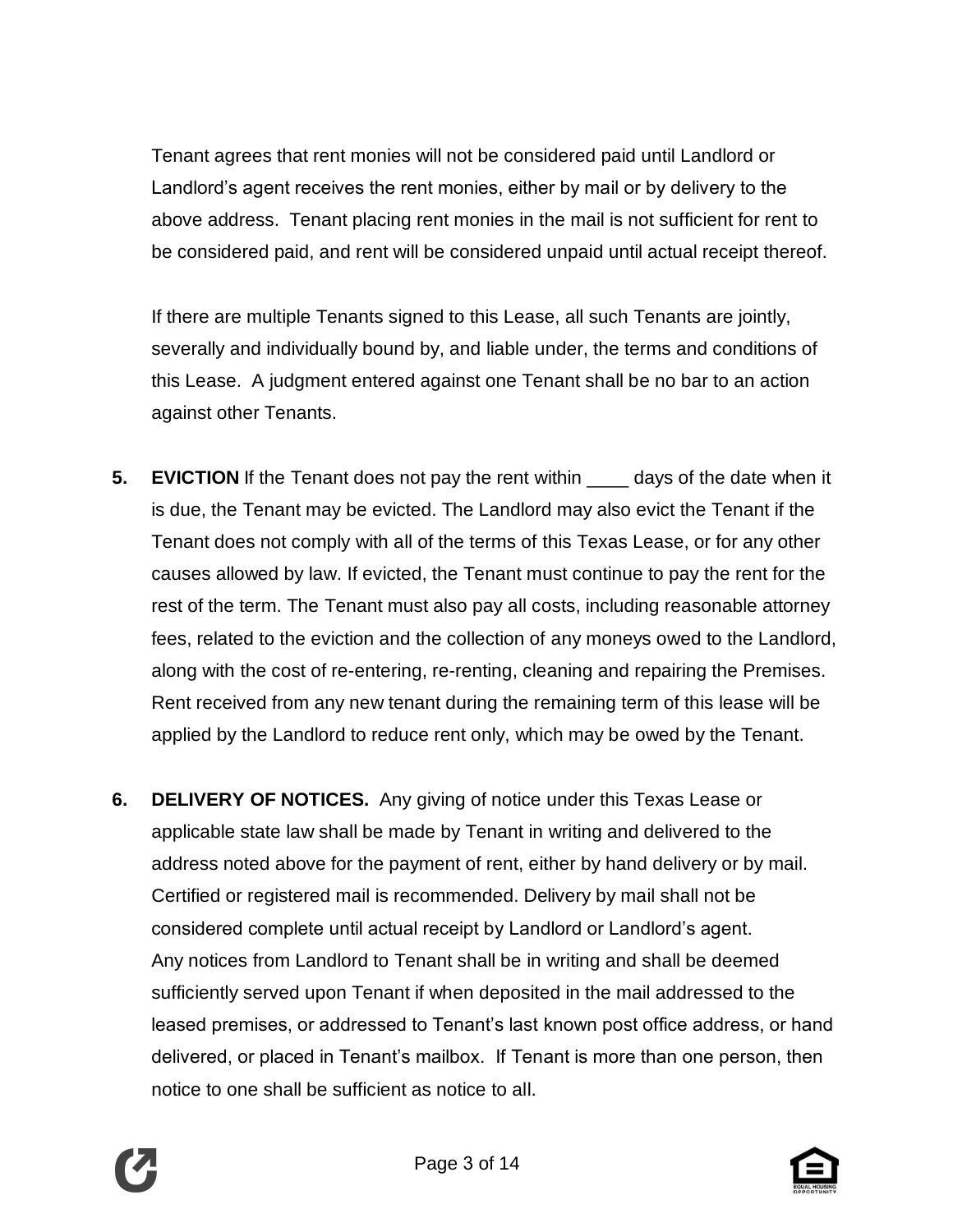**7. UTILITIES.** Landlord will provide and pay for the following utilities (check those that apply):

Electric  $\Box$  Telephone  $\Box$  Gas - Heat  $\Box$  Gas - Appliances  $\Box$  Cable/Internet  $\Box$ Water & Sewer  $\Box$ 

Tenant shall be responsible for contacting and arranging for any utility service not provided by the Landlord, and for any utilities not listed above. Tenant shall be responsible for having same utilities disconnected on the day Tenant delivers the leased premises back unto Landlord upon termination or expiration of this Texas Lease.

Tenant shall use reasonable care in conservation of utilities not chargeable to the Tenant. Tenant will not bring into use any articles in the premises that will overload the gas, electric, or water capacities thereof or install any major appliances which create excess usage of any utilities that are chargeable to the Landlord.

### **8. OBLIGATIONS AND DUTIES OF LANDLORD.**

Landlord shall:

- (a) Comply with the requirements of MD building and housing code materially affecting health and safety;
- (b) Maintain the dwelling unit, its plumbing and heating system, in substantially the same condition as at the inception of the lease, reasonable wear and tear excluded, unless the dwelling unit, its plumbing and heating system is damaged or impaired as a result of the deliberate or negligent actions of the Tenant or those present with Tenant's knowledge or permission.

# **9. OBLIGATIONS AND DUTIES OF TENANT.**

Tenant shall:

(a) Keep that part of the premises that he occupies and uses as clean and as safe as the condition of the premises permits;

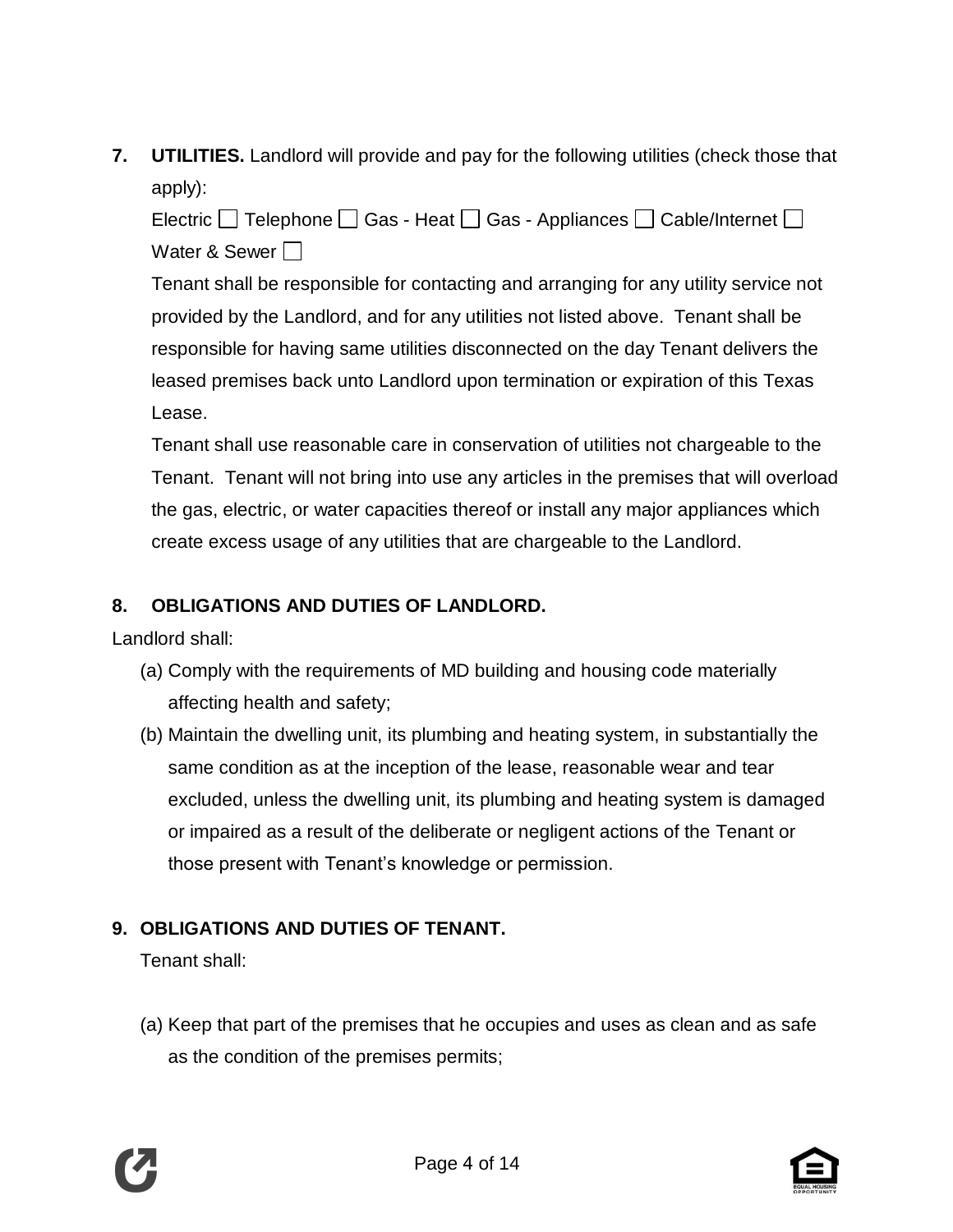- (b) Dispose from his dwelling unit all ashes, rubbish, garbage and other waste in a clean and safe manner in compliance with community standards;
- (c) Keep all plumbing fixtures in the dwelling unit used by the Tenant as clean as their condition permits;

This includes making sure a drain cover is properly placed over each shower drain to prevent clogging of the main line. In the event the shower becomes backed up and it is discovered no drain cover was in place, tenant assumes responsibility of costs to unclog and repair the drain as determined by a professional Plumber;

- (d) Use in a reasonable manner all electrical, plumbing, sanitary, heating, ventilating, air conditioning and other facilities and appliances in the premises;
- (e) Not deliberately or negligently destroy, deface, damage, impair or remove any part of the premises or knowingly permit any other person to do so;
- (f) Conduct himself and require other persons on the premises with his consent to conduct themselves in a manner that will not disturb his neighbors' peaceful enjoyment of their premises;
- (g) Inform the Landlord of any condition of which he has actual knowledge which may cause damage to the premises;
- (h) To the extent of his legal obligation, maintain the dwelling unit in substantially the same condition, reasonable wear and tear excepted, and comply with the requirements of applicable building and housing codes materially affecting health and safety;
- (i) Not engage in any illegal activity upon the leased premises as documented by a law enforcement agency;

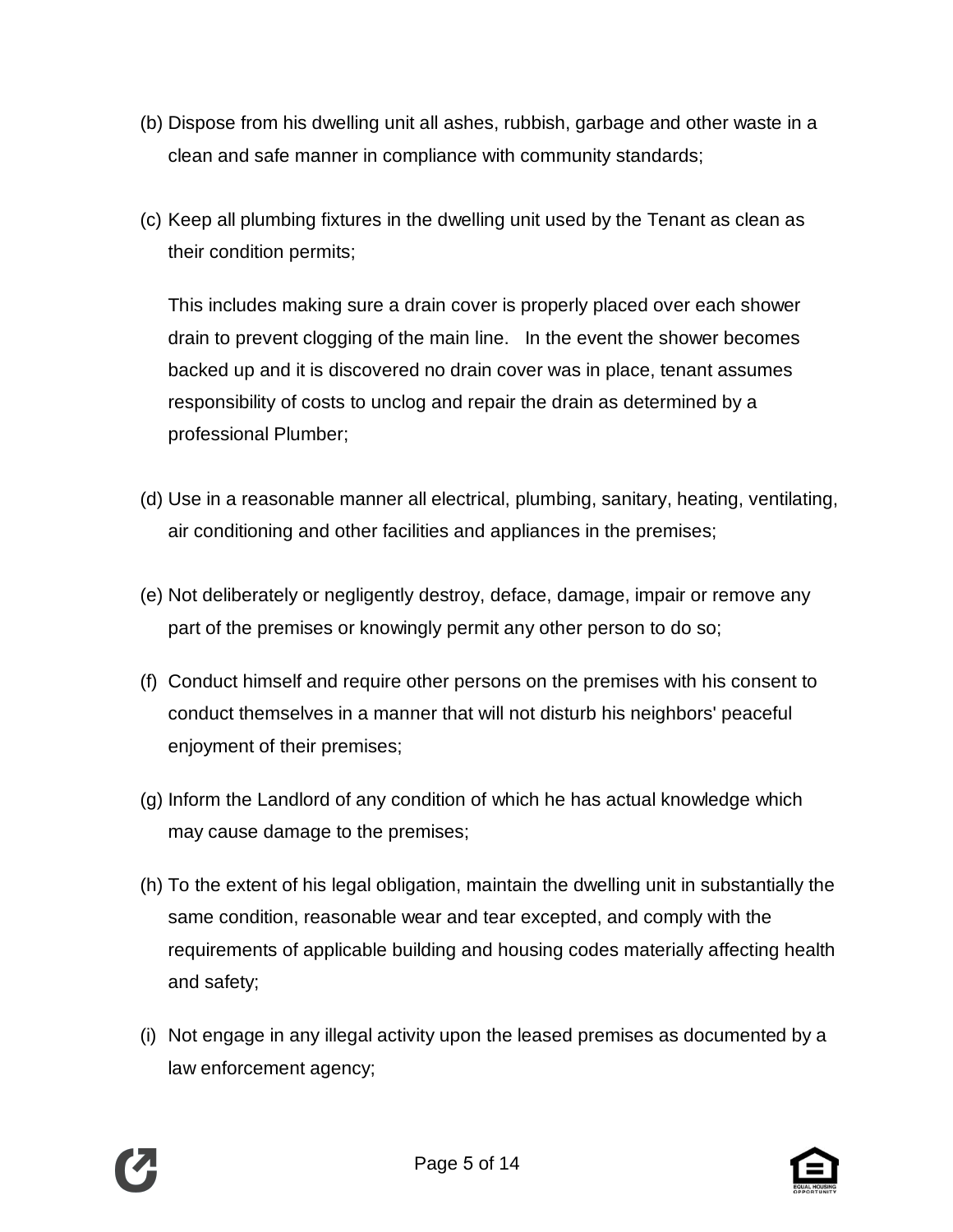- (j) Not smoke or permit others to smoke in the premises;
- (k) Not utilize any portable heating/cooling mechanism upon the leased premises without the Landlords permission.
- (l) Not engage in any activity creating excessive noise disturbances upon the leased premises;
- (m) Check forced air furnace and air conditioning filters monthly and replace when necessary to prevent damage. Any repairs resulting from clogged filters will be the tenants responsibility.
- (n) Replace all light bulbs and fuses when necessary;
- (o) Test all smoke detectors monthly and report any malfunctions to Landlord immediately;
- (p) Promptly remove any snow and ice as necessary in front of the property and on walkways;
- (q) Properly maintain exterior of unit by removing leaves, sticks and other debris that accumulates on and around the unit including exterior gutters drains and downspouts.
- (r) Keep all trees, lawn, vines, plants and shrubbery well trimmed and in good condition.
- (s) Ensure the home is professionally cleaned at move-out or allow Landlord to schedule cleaning and deduct from Security Deposit. If the home is not returned in the same condition it was received minus normal wear and tear, fines will be assessed from the Security Deposit on file.

**Mail Box Key:** One (1) mailbox key for your unit will be provided to Tenants upon execution of this lease agreement. The mailbox key shall be returned to the

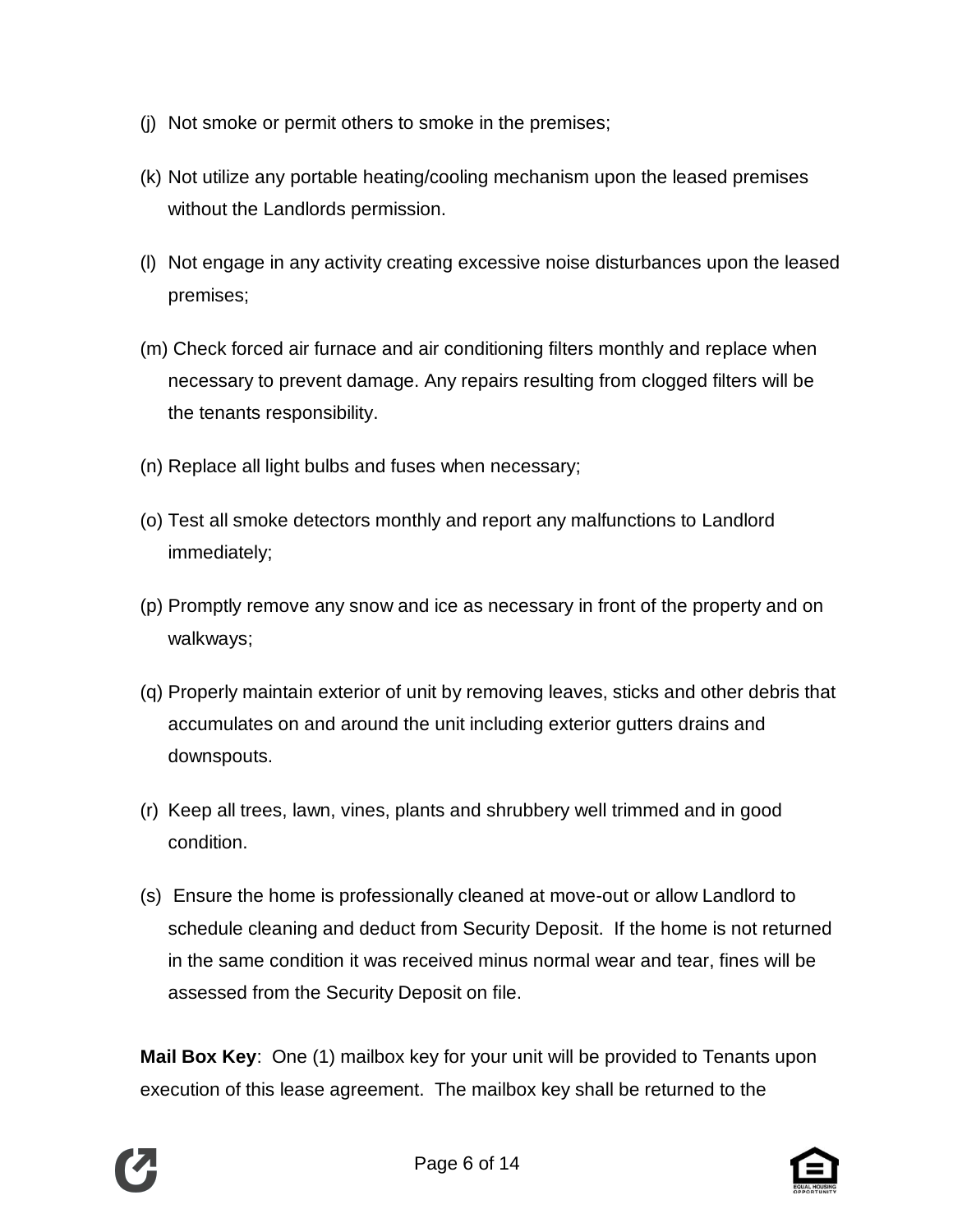Landlord at the expiration of the Texas Lease. Failure to return the mailbox key will result in a \$\_\_\_\_ assessment against Tenants' security deposit.

**Mailbox No.**: \_\_\_\_\_\_\_

**Parking Space:** The parking space for the unit is number \_\_\_\_\_\_\_\_\_.

- **10. NO ASSIGNMENT OR SUBLET.** Tenant expressly agrees that the leased premises nor any portion thereof shall not be assigned or sublet by Tenant without the prior consent of Landlord. Tenant shall provide Landlord with \_\_\_\_\_ days notice of intent to Sublet, will be responsible for finding a suitable Subletter and be responsible for continuing payment of rent in the event the Subletter fails to make payment.
- **11. TENANT INSURANCE.** Landlord shall not be liable to Tenant, Tenant's family or Tenant's invitees, licensees, and/or guests for damages not proximately caused by Landlord or Landlord's agents. Landlord will not compensate Tenant or anyone else for damages proximately caused by any other source whatsoever, or by Acts of God, and Tenant is therefore strongly encouraged to independently purchase insurance to protect Tenant, Tenant's family, Tenant's invitees, licensees, and/or guests, and all personal property on the leased premises and/or in any common areas from any and all damages. Tenants are not covered by Landlord's insurance for any loss or damage to personal property belonging to tenant due to fire, burglary, water damage, or other occurrence, nor for liability or medical payments.
- **12. CONDITION OF LEASED PREMISES.** It is agreed that tenant shall within \_\_\_\_ days of occupancy give landlord or agent prompt notice in writing of any defects, leaks or breakage in the structure, equipment or fixtures of said premises, including damage by fires, storm and flood, as tenant will be held liable for all damages attributable to such unreported conditions.

Tenant agrees not to damage the premises through any act or omission, and to be

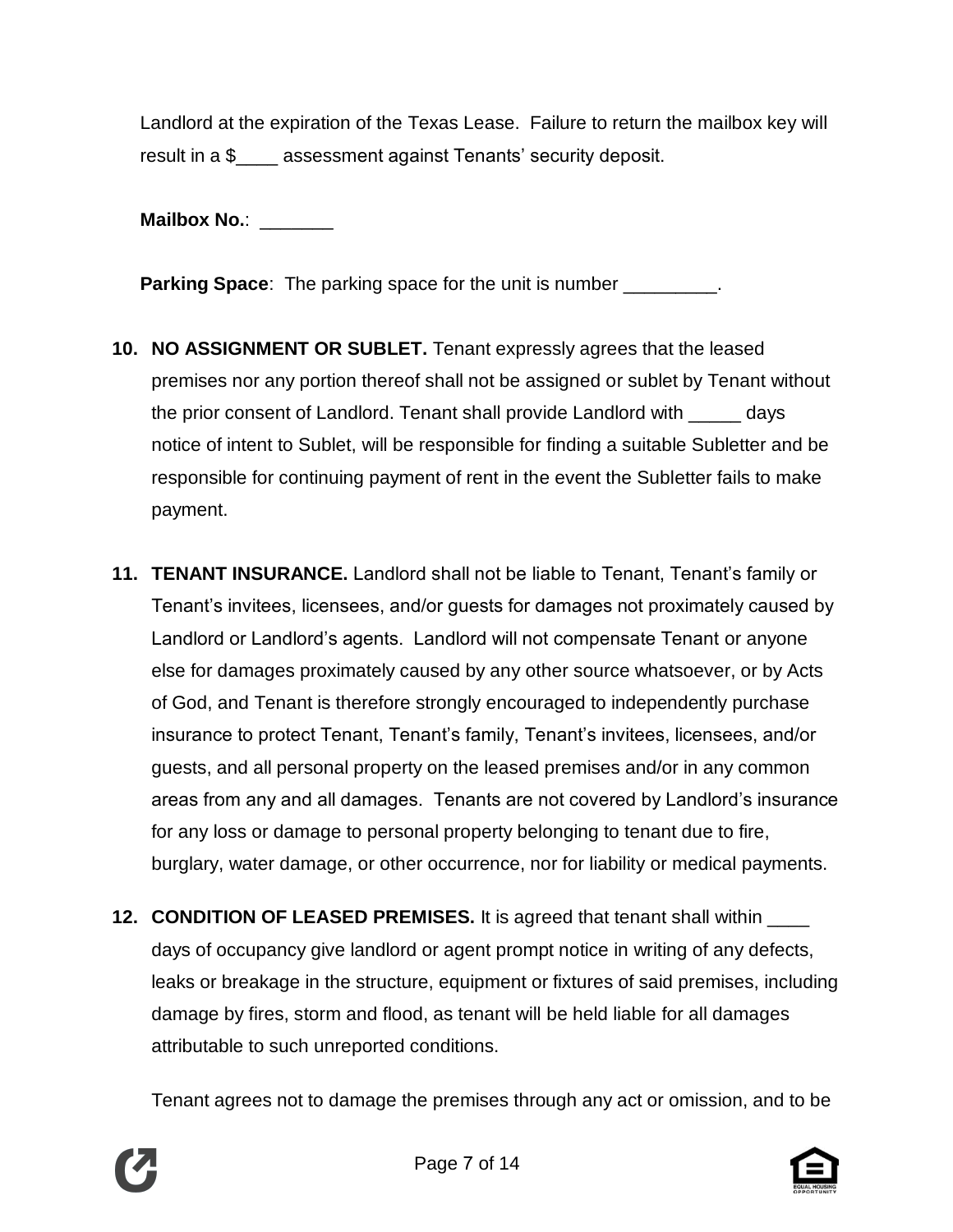responsible for any damages sustained through the acts or omissions of Tenant, Tenant's family or Tenant's invitees, licensees, and/or guests. If such damages are incurred, Tenant is required to pay for any resulting repairs at the same time and in addition to the next month's rent payment, with consequences for nonpayment identical to those for non-payment of rent described herein. At the expiration or termination of the Lease, Tenant shall return the leased premises in as good condition as when taken by Tenant at the commencement of the lease, with only normal wear-and-tear excepted. Tenant shall have the right to remove from the premises Tenant's fixtures placed thereon by Tenant at his expense, provided, however, that Tenant in effecting removal, shall restore the leased premises to as good, safe, sound, orderly and sightly condition as before the addition of Tenant's fixture. Failing this, Tenant shall be obligated to pay for repairs as stated above.

- **13. ALTERATIONS.** Tenant shall make no alterations, decorations, additions, or improvements to the leased premises without first obtaining the express consent of Landlord. Any of the above-described work shall become part of the dwelling. If carried out by independent contractors, said contractors must be approved by Landlord. All work shall be done at such times and in such manner as Landlord may designate.
- **14. NO ILLEGAL USE.** Tenant shall not perpetrate, allow or suffer any acts or omissions contrary to law or ordinance to be carried on upon the leased premises or in any common area. Upon obtaining actual knowledge of any illegal acts or omissions upon the leased premises, Tenant agrees to immediately inform Landlord and the appropriate authorities. Tenant shall bear responsibility for any and all illegal acts or omissions upon the leased premises and shall be considered in breach of this Texas Lease upon conviction of Tenant or any of Tenant's family or invitees, licensees, and/or guests for any illegal act or omission upon the leased premises- whether known or unknown to Tenant.



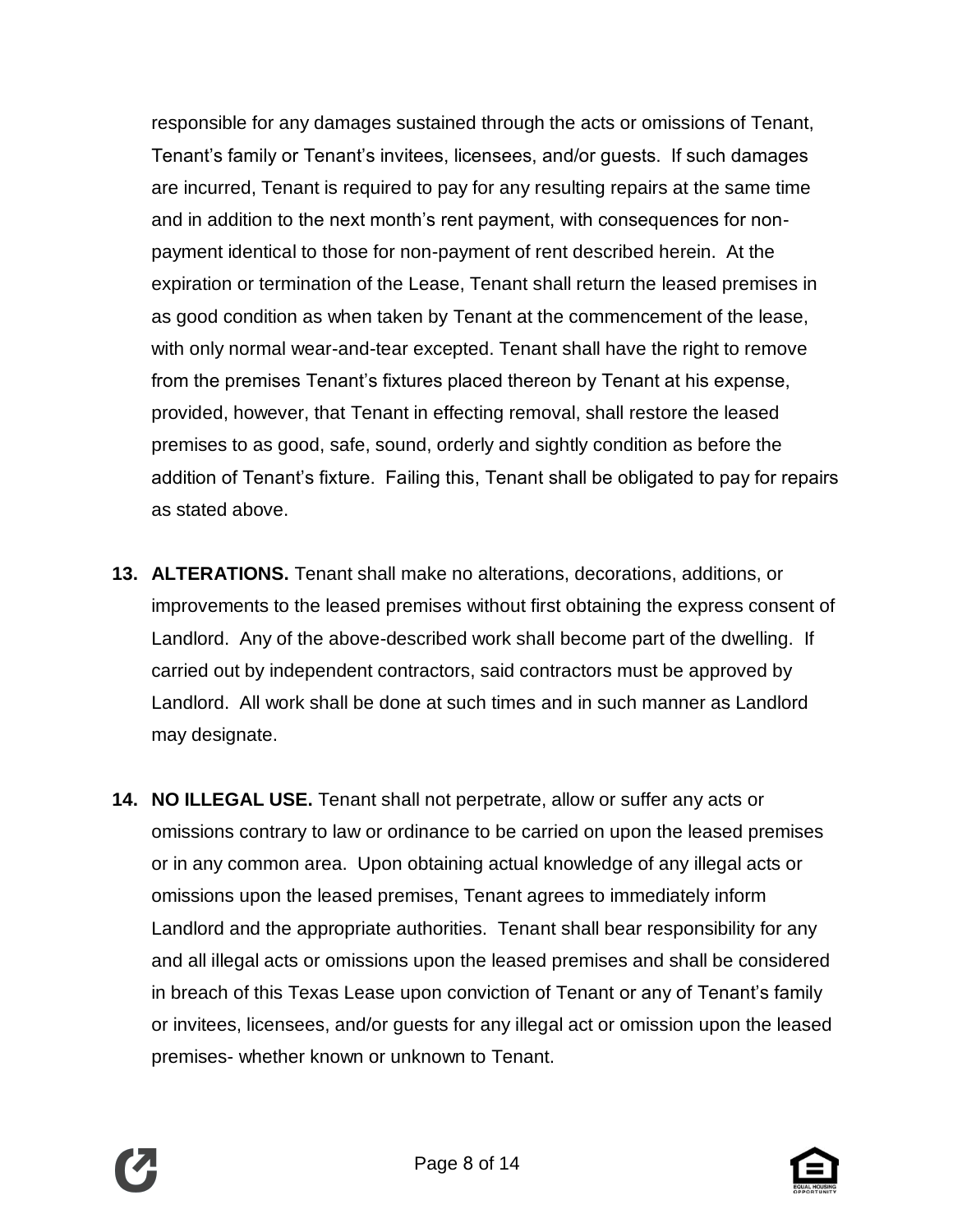- **15. NOTICE OF INJURIES.** In the event of any significant injury or damage to Tenant, Tenant's family, or Tenant's invitees, licensees, and/or guests, or any personal property, suffered in the leased premises or in any common area, written notice of same shall be provided by Tenant to Landlord at the address designated for delivery of notices (identical to address for payment of rent) as soon as possible but not later than \_\_\_ days of said injury or damage. Failure to provide such notice shall constitute a breach of this Texas Lease.
- **16. LANDLORD'S RIGHT TO MORTGAGE.** Tenant agrees to accept the premises subject to and subordinate to any existing or future mortgage or other lien, and Landlord reserves the right to subject premises to same. Tenant agrees to and hereby irrevocably grants Landlord power of attorney for Tenant for the sole purpose of executing and delivering in the name of the Tenant any document(s) related to the Landlord's right to subject the premises to a mortgage or other lien.
- **17. REPAIRS: (Notice: Subchapter B, Chapter 92, Property Code governs repair obligations).** Repair Requests: All requests for repairs must be in writing and delivered to Landlord. If Tenant is delinquent in rent at the time a repair notice is given, Landlord is not obligated to make the repair. In the event of an emergency related to the condition of the Property that materially affects the physical health or safety of an ordinary tenant, Tenant may call Landlord or, if applicable, the property manager, at \_\_\_\_\_\_\_\_\_\_\_\_. Ordinarily, a repair to the heating and air conditioning system is not an emergency.

**NOTICE: If Landlord fails to repair a condition that materially affects the physical health or safety of an ordinary tenant as required by this lease or the Property Code, Tenant may be entitled to exercise remedies under §92.056 and §92.0561 of the Property Code. If Tenant follows the procedures under those sections, the following remedies may be available to Tenant: (1) terminate the lease and obtain an appropriate refund under §92.056(f); (2) have the condition repaired or remedied according to §92.0561; (3) deduct from the rent the cost of the repair or remedy**



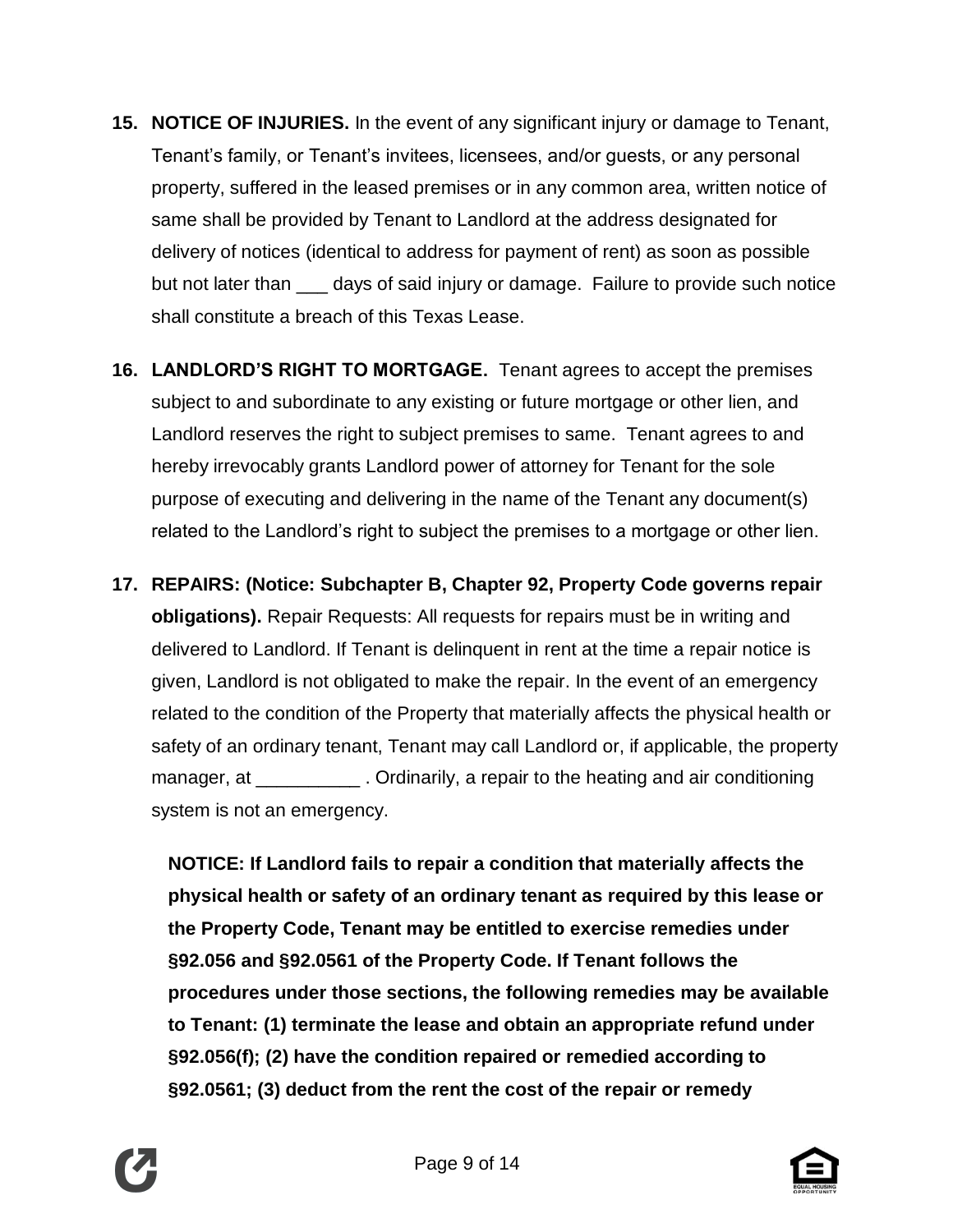**according to §92.0561; and (4) obtain judicial remedies according to §92.0563. Do not exercise these remedies without consulting an attorney or carefully reviewing the procedures under the applicable sections. The Property Code presumes that 7 days is a reasonable period of time for the Landlord to make a diligent effort to repair a condition unless there are circumstances which establish that a different period of time is appropriate (such as the severity and nature of the condition and the availability of materials, labor, and utilities). Failure to strictly follow the procedures in the applicable sections may cause Tenant to be in default of the lease.**

- **18. ABANDONMENT.** Abandonment shall be defined as the absence of the Tenant from the leased premises for a period of \_\_\_\_\_ or more consecutive days while rent or any owing monies remain unpaid- whereupon Tenant will be considered in breach of this Lease. This definition is subordinate to, and shall not in any way impair, the rights and remedies of Landlord under this Lease or applicable Texas law, except that in case of abandonment, Landlord or Landlord's agents may immediately or any time thereafter enter and re-take the leased premises as provided by applicable Texas law, and terminate this Lease without notice to Tenant.
- **19. NOTICE OF ABSENCE FROM PREMISES.** If Tenant is to be absent from the leased premises for \_\_\_\_\_ or more consecutive days, written notice of such should be served to Landlord. If such absences are to be customary or frequent, the expected frequency and duration of absence should be summarily noted here: Tenant expressly agrees and understands that absence from the premises, with or without notice, in no way obviates the requirement to pay rent and other monies as stated herein, or the consequences of failure to timely pay same.
- **20. POSSESSION OF PREMISES.** Tenant shall not be entitled to possession of the premises designated for lease until the security deposit and first month's rent (or prorated portion thereof), less any applicable promotional discount, is paid in full and the premises designated for lease is vacated by the prior tenant.



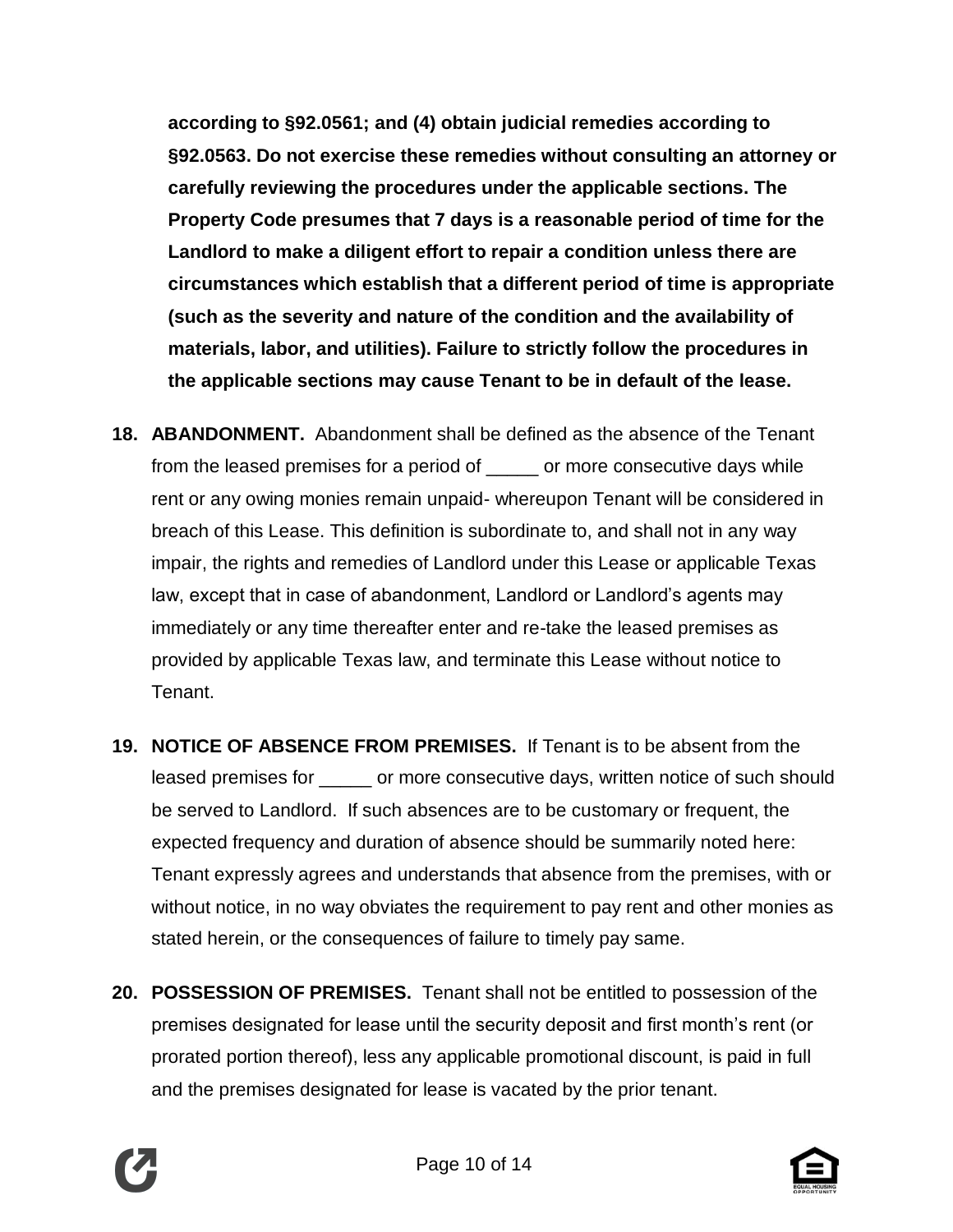- **21. MATERIALITY OF APPLICATION TO RENT.** All representations made by Tenant(s) on the Application to Rent are material to the grant of this Lease, and the Lease is granted only on condition of the truthfulness and accuracy of said representations. If a failure to disclose or lack of truthfulness is discovered on said Application, Landlord may deem Tenant to be in breach of this Lease.
- **22. MODIFICATION OF THIS LEASE.** Any modification of this Texas Lease shall not be binding upon Landlord unless in writing and signed by Landlord or Landlord's authorized agent. No oral representation shall be effective to modify this Lease. If, as per the terms of this paragraph, any provision of this lease is newly added, modified, or stricken out, the remainder of this Lease shall remain in full force and effect.
- **23. REMEDIES NOT EXCLUSIVE.** The remedies and rights contained in and conveyed by this Lease are cumulative, and are not exclusive of other rights, remedies and benefits allowed law.
- **24. SEVERABILITY.** If any provision herein, or any portion thereof, is rendered invalid by operation of law, judgment, or court order, the remaining provisions and/or portions of provisions shall remain valid and enforceable and shall be construed to so remain.
- **25. NO WAIVER.** The failure of Landlord to insist upon the strict performance of the terms, covenants, and agreements herein shall not be construed as a waiver or relinquishment of Landlord's right thereafter to enforce any such term, covenant, or condition, but the same shall continue in full force and effect. No act or omission of Landlord shall be considered a waiver of any of the terms or conditions of this Texas Lease, nor excuse any conduct contrary to the terms and conditions of this Lease, nor be considered to create a pattern of conduct between the Landlord and Tenant upon which Tenant may rely upon if contrary to the terms and conditions of this Texas Lease.



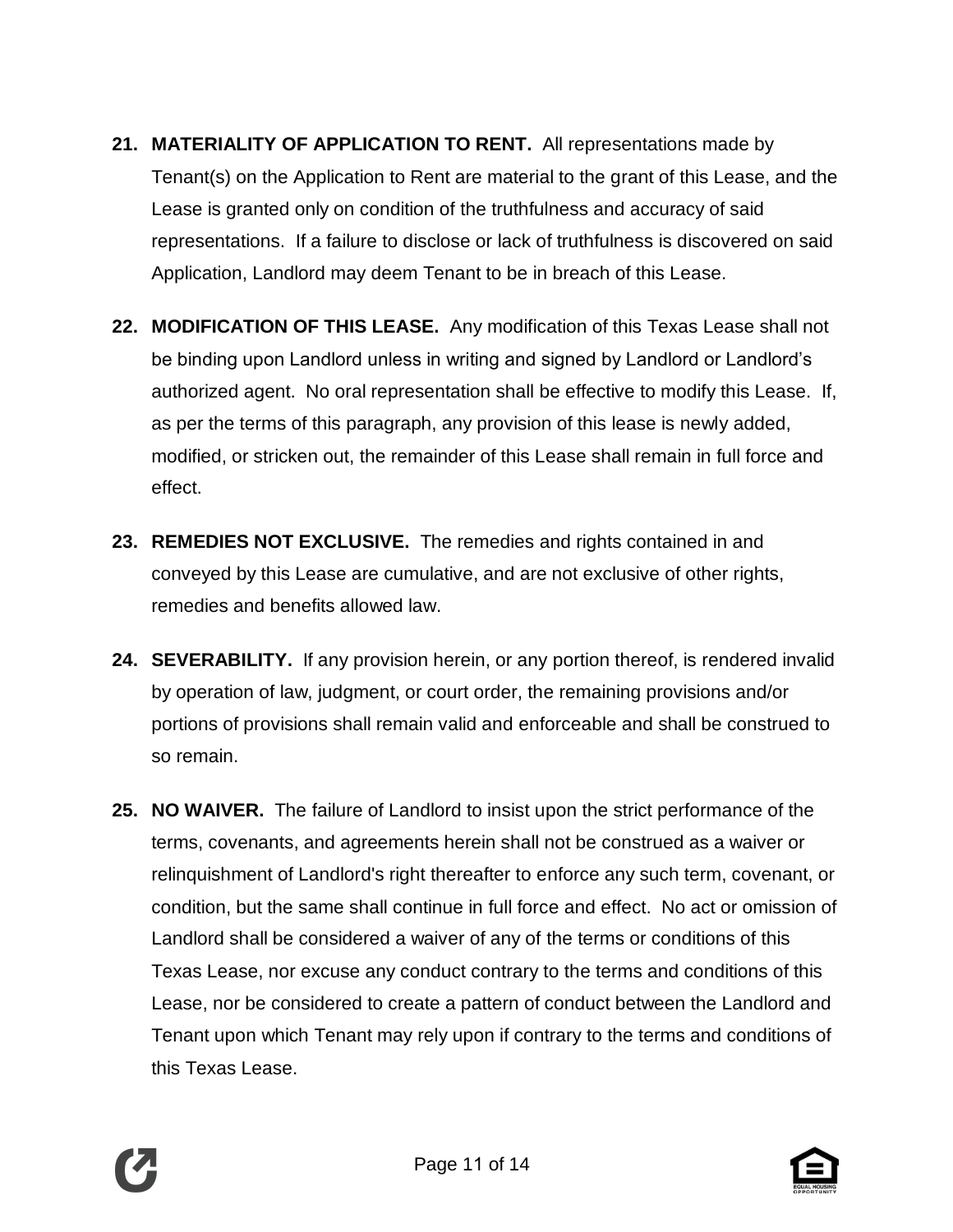- **26. ATTORNEY FEES.** In the event that Landlord employs an attorney to collect any rents or other charges due hereunder by Tenant or to enforce any of Tenant's covenants herein or to protect the interest of the Landlord hereunder, Tenant agrees to pay a reasonable attorney's fee and all expenses and costs incurred thereby, to the greatest extent allowed by applicable law.
- **27. HEIRS AND ASSIGNS.** It is agreed and understood that all covenants of this lease shall succeed to and be binding upon the respective heirs, executors, administrators, successors and, except as provided herein, assigns of the parties hereto, but nothing contained herein shall be construed so as to allow the Tenant to transfer or assign this lease in violation of any term hereof.
- **28. DESTRUCTION OF PREMISES.** In the event the leased premises shall be destroyed or rendered totally untenable by fire, windstorm, or any other cause beyond the control of Landlord, then this Texas Lease shall cease and terminate as of the date of such destruction, and the rent shall then be accounted for between Landlord and Tenant up to the time of such damage or destruction of said premises is the same as being prorated as of that date. In the event the leased premises are damaged by fire, windstorm or other cause beyond the control of Landlord so as to render the same partially untenable, but repairable within a reasonable time, then this lease shall remain in force and effect and the Landlord shall, within said reasonable time, restore said premises to substantially the condition the same were in prior to said damage, and there shall be an abatement in rent in proportion to the relationship the damaged portion of the leased premises bears to the whole of said premises.
- **29. EMINENT DOMAIN.** In the event that the leased premises shall be taken by eminent domain, the rent shall be prorated to the date of taking and this Texas Lease shall terminate on that date.
- **30. LANDLORD ENTRY AND LIEN.** Landlord shall have the right to enter the leased premises at all reasonable times for the purpose of inspecting the same and/or



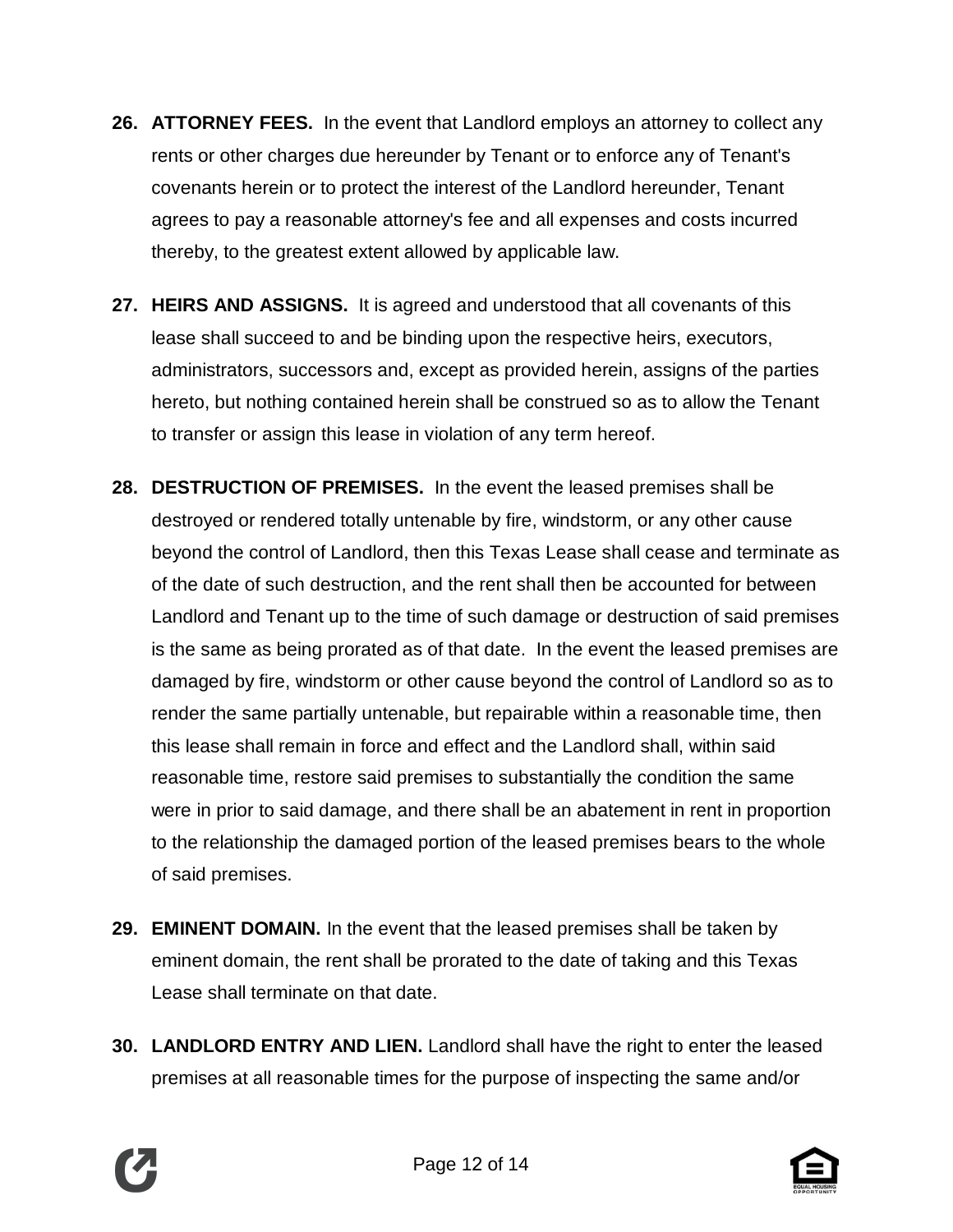showing the same to prospective tenants or purchasers, and to make such reasonable repairs and alterations as may be deemed necessary by Landlord for the preservation of the leased premised or the building and to remove any alterations, additions, fixtures, and any other objects which may be affixed or erected in violation of the terms of this Lease. Landlord shall give reasonable notice of intent to enter premises except in the case of an emergency. Furthermore, Landlord retains a Landlord's Lien on all personal property placed upon the premises to secure the payment of rent and any damages to the leased premises.

**31. GOVERNING LAW.** This Agreement shall be governed by the laws in the state of Texas. The laws being located in §§ 91.001 to 92.355.

## **32. ADDITIONAL PROVISIONS.**

**LEAD BASED PAINT.** For homes built before 1978, Federal Law requires Landlords give Tenant(s) a copy of an EPA-approved pamphlet on identifying and controlling lead-based paint dangers.

\_\_\_\_\_\_\_\_\_\_\_\_\_\_\_\_\_\_\_\_\_\_\_\_\_\_\_\_\_\_\_\_\_\_\_\_\_\_\_\_\_\_\_\_\_\_\_\_\_\_\_\_\_\_\_\_\_\_\_\_\_\_\_\_\_\_

\_\_\_\_\_\_\_\_\_\_\_\_\_\_\_\_\_\_\_\_\_\_\_\_\_\_\_\_\_\_\_\_\_\_\_\_\_\_\_\_\_\_\_\_\_\_\_\_\_\_\_\_\_\_\_\_\_\_\_\_\_\_\_\_\_\_

**SMOKE ALARMS.** Subchapter F, Chapter 92, Property Code requires the Property to be equipped with smoke alarms in certain locations. Requests for additional installation, inspection, or repair of smoke alarms must be in writing. Disconnecting or intentionally damaging a smoke alarm or removing a battery without immediately replacing it with a working battery may subject Tenant to civil penalties and liability for damages and attorney fees under §92.2611, Property Code.